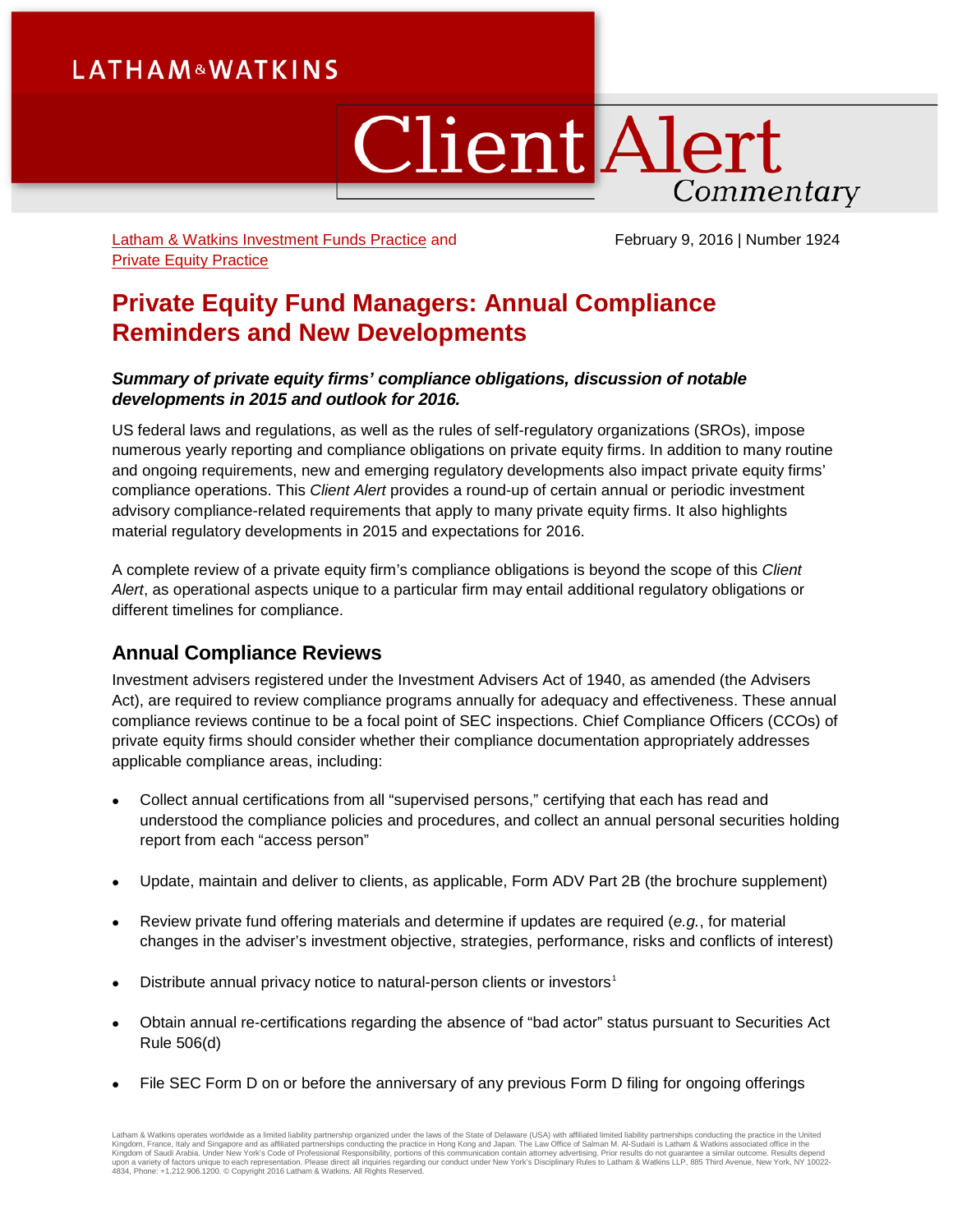- Amend state blue sky filings, as applicable
- Complete US Department of Labor filings and deliver venture capital operating company or real estate operating company certifications for Employee Retirement Income Security Act (ERISA) benefit-plan clients or investors, as applicable
- Confirm and comply with any contractual obligations in counterparty agreements, side letters, credit facilities and other documents that require periodic notice, reporting or similar requirements

In addition, CCOs should consider any compliance matters that arose during the previous year, any changes in the investment manager's or its affiliates' business activities, and any changes in applicable law that may require a revision to the compliance program. Documentation of these activities must be kept for a period of five years. CCOs should also coordinate, in conjunction with an investment adviser's senior management, an overall review of the investment adviser's compliance program and adopt any appropriate revisions.

#### **Regulatory Filing Checklist[2](#page-8-1)**

The following checklist provides a summary chronological listing of certain US Securities and Exchange Commission (SEC), US Commodities Futures Trading Commission, National Futures Association and US Department of the Treasury reporting obligations for the first half of 2016. Many of the deadlines assume a fiscal year end of December 31.



- TIC B-Form filers are US financial institutions, including foreign funds with US managers,<br>with negotiable or non-negotiable, claims or liabilities to/against persons in any one foreign<br>country in excess of \$25 million or
- TIC Form D filers are all US resident entities that have derivative contracts with foreign<br>counterparties for their own account with a notional value in excess of \$400 billion or net<br>settlement payments greater than \$400 m
- securities.
- **SEC Form 13F** filers are fund managers who hold at least \$100 million in listed equity securities on the last trading-day of any calendar month in the prior calendar quarter or prior calendar year.
- SEC Form 13H requires a fund manager, which purchases or sells listed equity securities through a<br>broker, in an amount exceeding (i) 2 million shares or \$20 million in fair market value on any given day or<br>(ii) 20 mill **FBAR** filer is any US person having certain financial interest or control over a financial account in a
- foreign country.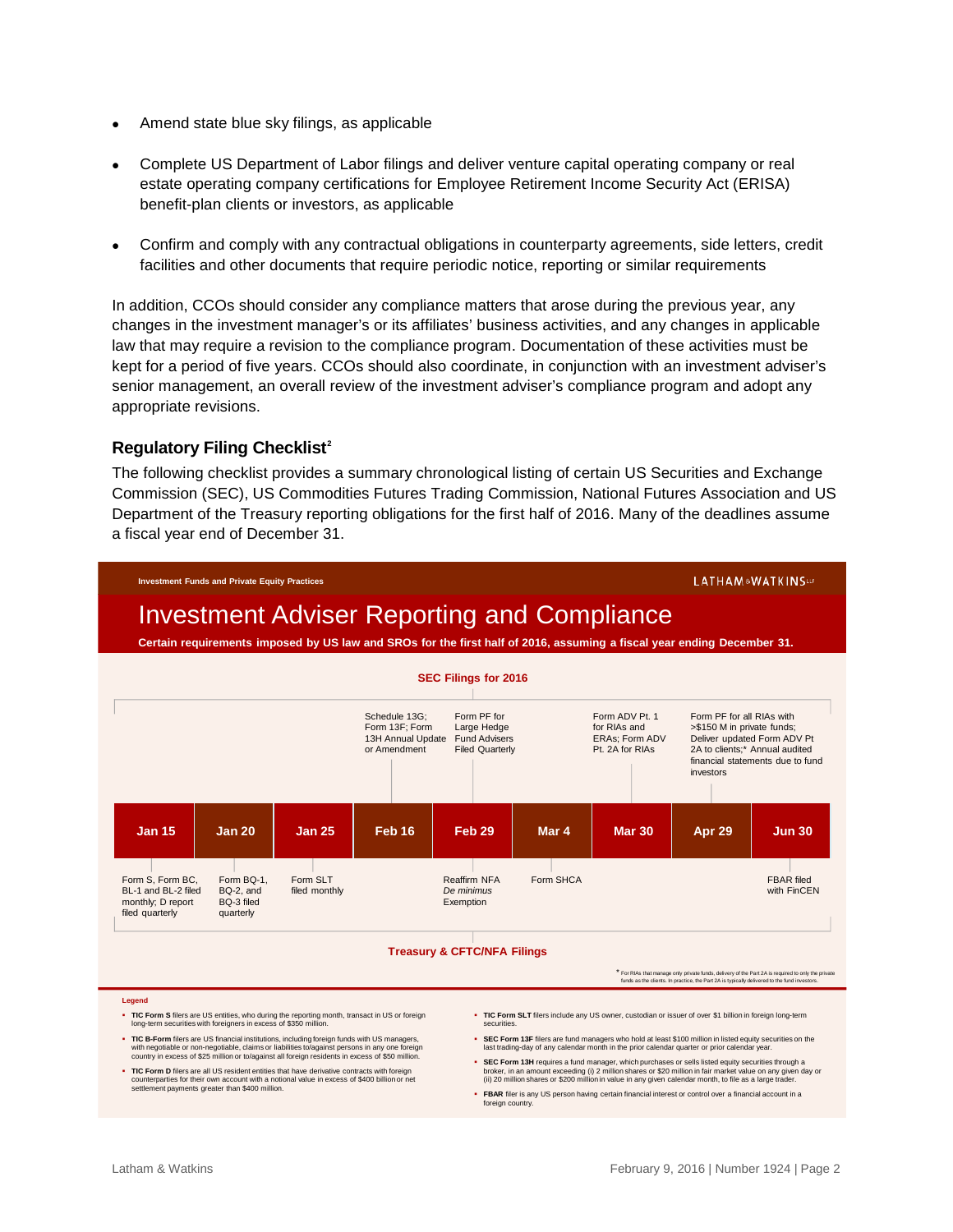# **Notable Developments in 2015**

Regulators continued to subject private equity firms to heightened scrutiny. The number of SEC enforcement actions increased from 755 in FY 2014 to 807 in FY 2015, with a continued focus on disclosure of conflicts, fees and expenses. Also, 2015 was an active year for rule proposals: the Internal Revenue Service (IRS) and the Treasury's Financial Crimes Enforcement Network (FinCEN) proposed significant new regulations and rules affecting private equity firms, and the SEC proposed changes to investment adviser filing requirements. The following are brief summaries of notable developments relevant to private equity firms with hyperlinks to more detailed information.

- **Conflicts of Interest**  In a February 2015 speech entitled [Conflicts, Conflicts Everywhere,](https://www.sec.gov/news/speech/conflicts-everywhere-full-360-view.html) the Co-Chief of the SEC's Asset Management Unit (AMU) emphasized that conflicts of interest remain AMU's perennial concern across all investment vehicles. To fulfil fiduciary obligations and avoid enforcement action, she stressed that investment advisers must identify conflicts of interest and then either (i) eliminate them or (ii) mitigate and disclose. (Please see Latham *Client Alert* [Multitudes,](https://www.lw.com/thoughtLeadership/LW-SEC-AMU-enforcement-priorities)  [Multitudes: The SEC's Asset Management Unit Delivers Important Messages for Investment Advisers](https://www.lw.com/thoughtLeadership/LW-SEC-AMU-enforcement-priorities) for a more detailed discussion.) This heightened scrutiny on conflicts and disclosure is exhibited by the number of enforcement actions that the SEC brought in 2015, including these noteworthy actions:
	- *Related Party Transactions* In November 2015, the SEC [settled an enforcement action](https://www.sec.gov/litigation/admin/2015/ia-4253.pdf) alleging Fenway Partners LLC, two of its principals, a former principal and the CFO failed to disclose conflicts of interest to a fund client and investors when fund and portfolio company assets were used for payments to an affiliated entity. Fenway Partners entered into management service agreements with certain portfolio companies of the fund under which it received monitoring fees. In accordance with the fund's organization documents, these monitoring fees were offset against the advisory fees the fund paid to Fenway Partners. According to the SEC, beginning in 2011, Fenway Partners caused certain portfolio companies to terminate the management service agreements and enter into consulting agreements with Fenway Consulting Partners, LLC, an affiliate of Fenway Partners, where Fenway Consulting provided similar services to the portfolio companies but the fees paid were not offset against fund advisory fees paid to Fenway Partners. Fenway Partners and its principals agreed to disgorge approximately US\$8.7 million and pay penalties totaling approximately US\$1.5 million.
	- *Unearned or Inadequately Disclosed Fees*  In October 2015, the SEC [settled an enforcement](https://www.sec.gov/litigation/admin/2015/ia-4219.pdf)  [action](https://www.sec.gov/litigation/admin/2015/ia-4219.pdf) alleging that three private equity fund advisers within The Blackstone Group failed to fully inform investors about benefits that the advisers obtained from accelerated monitoring fees and discounts on legal fees. Blackstone typically entered into 10-year monitoring agreements with each portfolio company pursuant to which it provided advisory and consulting services for a fee. Before the private sale or initial public offering of certain portfolio companies, Blackstone terminated the monitoring agreements and accelerated the payment of future monitoring fees, including in some instances when monitoring services would no longer be provided. While Blackstone disclosed its ability to collect monitoring fees prior to investors' commitment of capital, it did not disclose its practice of accelerating monitoring fees until after it took the fees. The SEC also alleged that Blackstone failed to disclose a legal fee arrangement providing it with a much greater discount on its legal fees than the discount the funds received, resulting in the funds generating significantly more legal fees than the firm.
	- *Personal Dealings with Clients* In August 2015, the SEC [settled an enforcement action](https://www.sec.gov/litigation/admin/2015/ia-4163.pdf) alleging Guggenheim Partners Investment Management LLC failed to disclose a US\$50 million loan from an advisory client to an executive. The SEC stated that, after obtaining the loan, the executive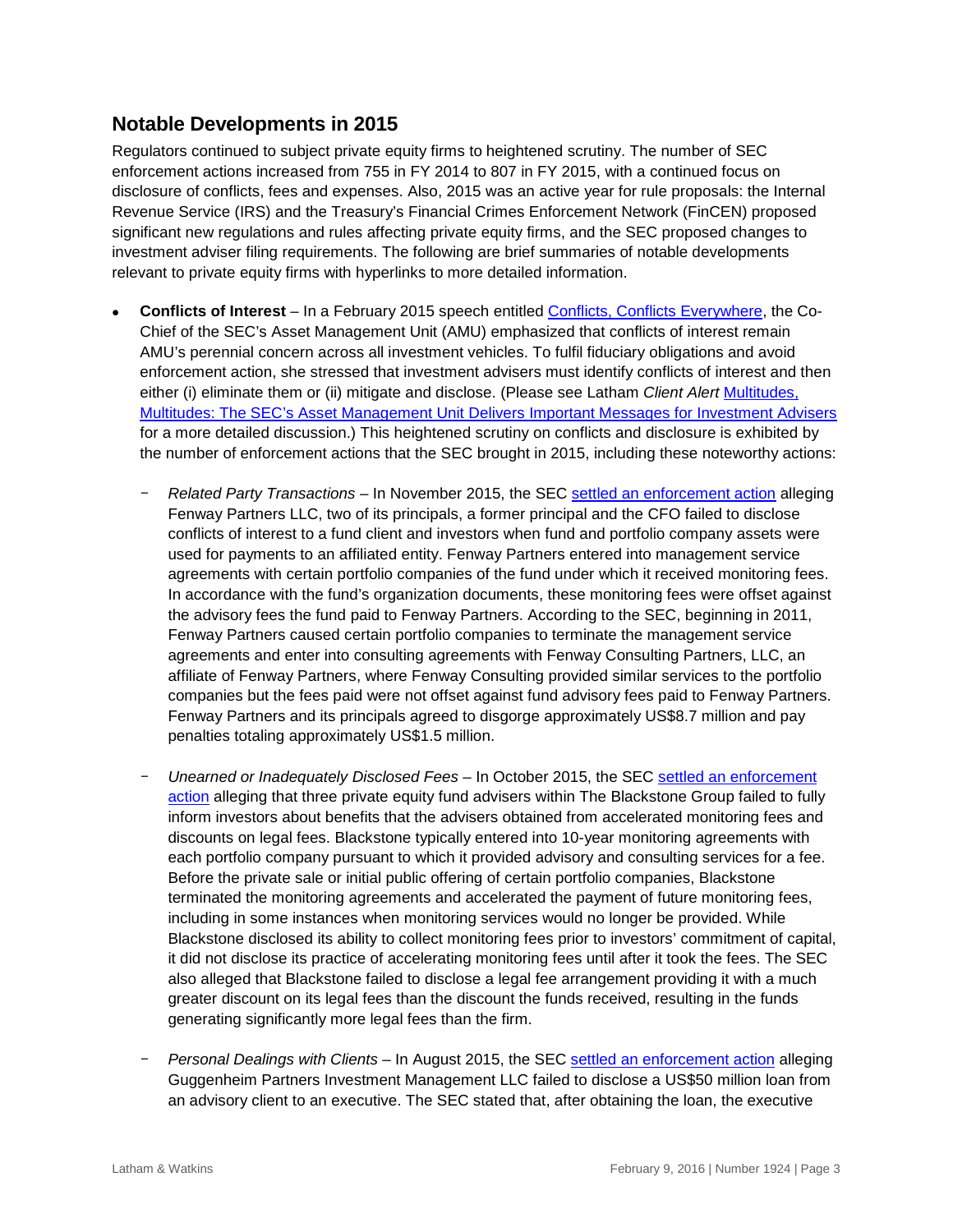played a role in structuring two transactions in which the client who made the loan received different terms than other advisory clients. The firm agreed to pay a US\$20 million penalty.

- *Allocation of Fees and Expenses* In June 2015, the SEC [settled an enforcement action](https://www.sec.gov/litigation/admin/2015/ia-4131.pdf) alleging Kohlberg Kravis Roberts & Co. (KKR) misallocated more than US\$17 million in "broken deal" expenses and that KKR did not allocate any portion of these broken deal expenses to KKR's coinvestors, which included KKR executives, who participated in the firm's private equity transactions and benefited from the firm's deal sourcing efforts. Reflecting the SEC's recent proclivity towards enforcement actions on these issues, the SEC pursued this action even though KKR had determined for itself in late 2011 to create a written policy and allocate broken deal expenses. The SEC also alleged that KKR did not expressly disclose in its fund limited partnership agreements or related offering materials that it did not allocate broken deal expenses to the co-investors. KKR paid nearly US\$30 million, including a US\$10 million penalty.
- *Outside Business Activities* In April 2015, the SEC [settled an enforcement action](https://www.sec.gov/litigation/admin/2015/ia-4065.pdf) alleging BlackRock Advisors LLC failed to disclose a portfolio manager's outside business activity which created a conflict of interest. The SEC stated that, while managing energy-focused funds, a BlackRock portfolio manager founded a family-owned and operated energy company. The SEC found that the company subsequently formed a joint venture with a publicly-traded energy company that became the largest portfolio holding (nearly 10%) of the largest fund he managed at BlackRock. BlackRock agreed to pay a US\$12 million penalty.
- *Operating Expenses* In April 2015, the SEC [settled an enforcement action](https://www.sec.gov/litigation/admin/2015/34-74828.pdf) alleging Alpha Titans LLC and two of its executives improperly allocated fund assets to pay undisclosed operating expenses. According to the SEC, Alpha Titans used assets of two affiliated private funds to pay more than US\$450,000 in office rent, employee salaries and benefits, and similar expenses without clear authorization from fund clients and without accurate and complete disclosures that fund assets were being used for these purposes. Alpha Titans and its principal agreed to disgorge US\$500,000 and pay a penalty of US\$200,000.
- **SEC Focus on Implementation of Cybersecurity Controls** The SEC continues to focus on cybersecurity issues and plans to test and assess firms' cybersecurity controls in 2016. In September 2015, the SEC's Office of Compliance Inspections and Examinations (OCIE) issued a [risk alert](https://www.sec.gov/ocie/announcement/ocie-2015-cybersecurity-examination-initiative.pdf) announcing the second round of examinations of registered investment advisors (RIAs) as part of its cybersecurity examination initiative. This round will include testing to assess implementation of firm procedures and controls and will focus on six areas:
	- Governance and risk assessment
	- Access rights and controls
	- Data loss prevention controls
	- Vendor management
	- Training programs
	- Incident response plans

To assist RIAs' compliance with cybersecurity requirements and share where it sees risks, OCIE's risk alert included a sample request for information and documentation. Demonstrating the importance of cybersecurity as a compliance matter, the SEC also [settled an enforcement action](https://www.sec.gov/litigation/admin/2015/ia-4204.pdf) alleging R.T. Jones Capital Equities Management failed to adopt written policies and procedures reasonably designed to protect customer records and information. According to the SEC, R.T. Jones stored sensitive personally identifiable information (PII) of clients on its third party-hosted web server, which was hacked in 2013. The SEC's order found that R.T. Jones had failed entirely to adopt the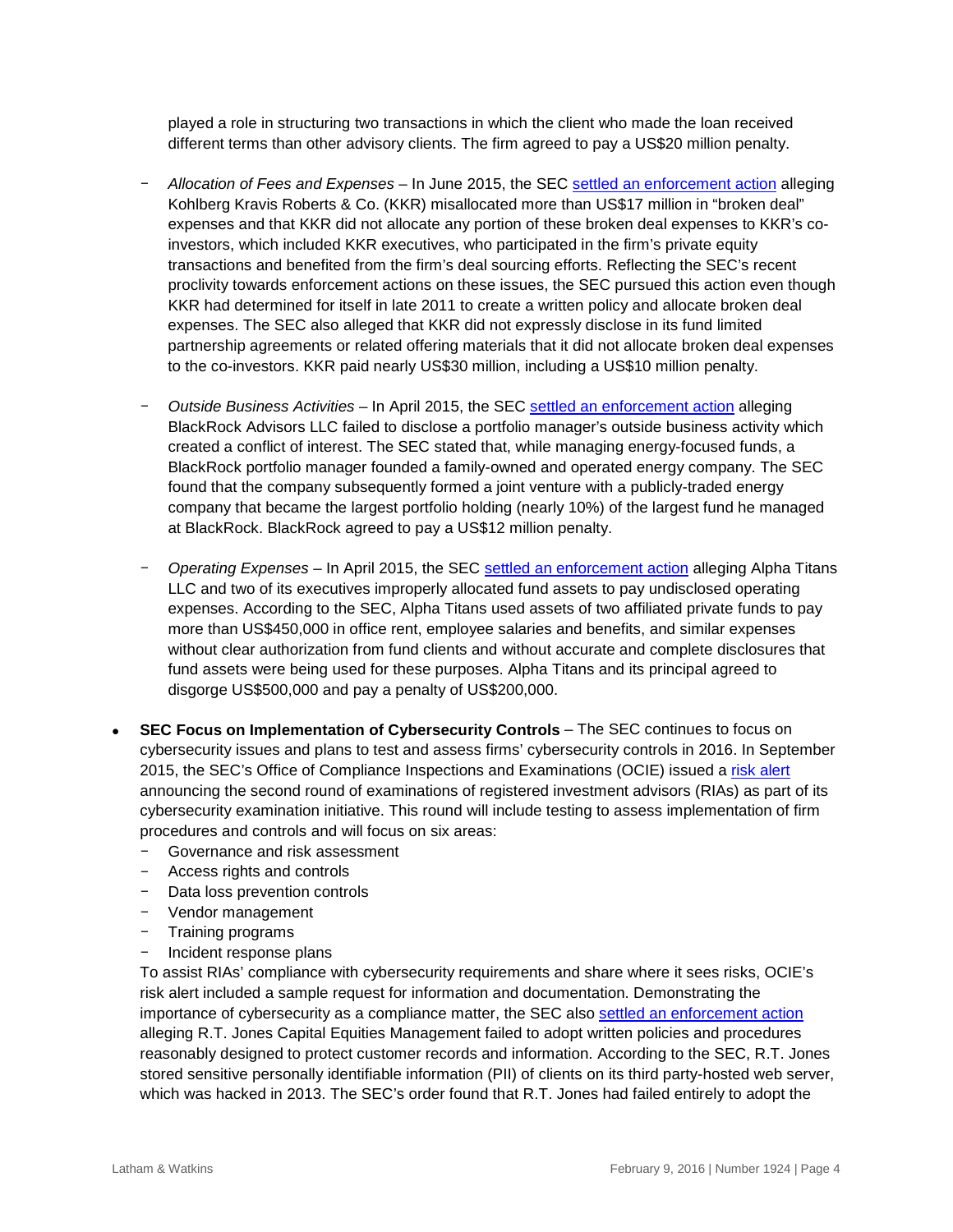required policies and procedures, including failing to conduct periodic risk assessments, implement a firewall, encrypt PII stored on its server or maintain a response plan for cybersecurity incidents. The firm paid a US\$75,000 penalty despite receiving no indications of a client suffering financial harm as a result of the data breach.

- **New Partnership Tax Audit Regime**  The Bipartisan Budget Act of 2015 (the BBA), signed into law in November 2015, significantly changed the US tax audit regime for partnerships. Current audit rules generally require the IRS to allocate a partnership tax liability to, and collect it from, the ultimate partners of the partnership. Effective for taxable years beginning on or after January 1, 2018, partnerships must pay the tax deficiencies (at the highest individual or corporate tax rate in effect for the year under examination) resulting from any audit adjustments, unless the partnership affirmatively elects to pass the adjustments on to its partners. The new rules apply to all partnerships (including limited liability companies taxed as partnerships) with more than 100 partners and to partnerships with 100 or fewer partners if any of the partners is itself a partnership or a trust. Many aspects of these rules, including how the rules will apply to tiered partnerships and how taxes imposed on a partnership with tax-exempt partners may be reduced, are not addressed in the BBA and will have to be addressed in future guidance. The BBA also requires a partnership designate a partnership representative, who need not be a partner but must have a substantial presence in the United States, to assume sole authority to act for the partnership in an audit. (Please see Latham *Client Alert [New](https://www.lw.com/thoughtLeadership/LW-new-IRS-partnership-audit-regime)  [Tax Audit Regime Constitutes a Sea Change for Partnerships](https://www.lw.com/thoughtLeadership/LW-new-IRS-partnership-audit-regime)* for a more detailed discussion.)
- **IRS Proposed Regulations Addressing Management Fee Waivers In July 2015, the IRS** proposed regulations regarding when arrangements involving the receipt of a partnership interest for services (*e.g.*, through a waiver of management fees) will be treated as a disguised payment for services (and hence taxed as ordinary income) and not as the right to receive a distributive share of partnership income. The proposed regulations apply a "facts and circumstances" test and provide a non-exclusive list of factors that are relevant to determining whether an arrangement will be treated as a disguised payment for services, identifying the most important factor as whether the arrangement lacks significant entrepreneurial risk. The proposed regulations do not affect traditional forms of carried interest, which are generally subject to a significant entrepreneurial risk. (Please see Latham *Client Alert [IRS Issues Proposed Regulations Addressing Management Fee Waivers](https://www.lw.com/thoughtLeadership/lw-irs-managed-fee-waivers)* for a more detailed discussion.)
- **SEC Enforcement Actions Against Compliance Personnel** In a [November 2015 speech,](https://www.sec.gov/news/speech/keynote-address-2015-national-society-compliance-prof-cereseney.html) the Director of the SEC's Division of Enforcement addressed concern over SEC enforcement actions against CCOs. He stressed that the SEC carefully weighs bringing actions against CCOs and has only charged a small number for causing violations through wholesale failures in carrying out their compliance responsibilities, namely the development, implementation and annual review of written compliance policies and procedures. For example, in two separate settlements of enforcement actions, the SEC alleged that the CCO caused the compliance failures — even though the CCO was not involved in the actual wrongdoing — by failing to enforce the firm's existing compliance policies.
- **Updated Volcker Rules Interpretations for Foreign Entities** In February 2015, the Federal Reserve Board issued an [FAQ](http://www.federalreserve.gov/bankinforeg/volcker-rule/faq.htm) that clarified that non-US banking entities may invest in a covered fund sponsored by an unaffiliated third party even when the unaffiliated third party makes an offering targeting residents of the US. Under the Volcker Rule's exemption for transactions that occur solely outside of the US, or "SOTUS Exemption," non-US banking entities may invest in covered funds (*i.e.*, private equity funds, hedge funds and other private funds) provided, among other conditions, that no offerings target residents of the US. The FAQ explained (i) that the SOTUS Exemption's restriction on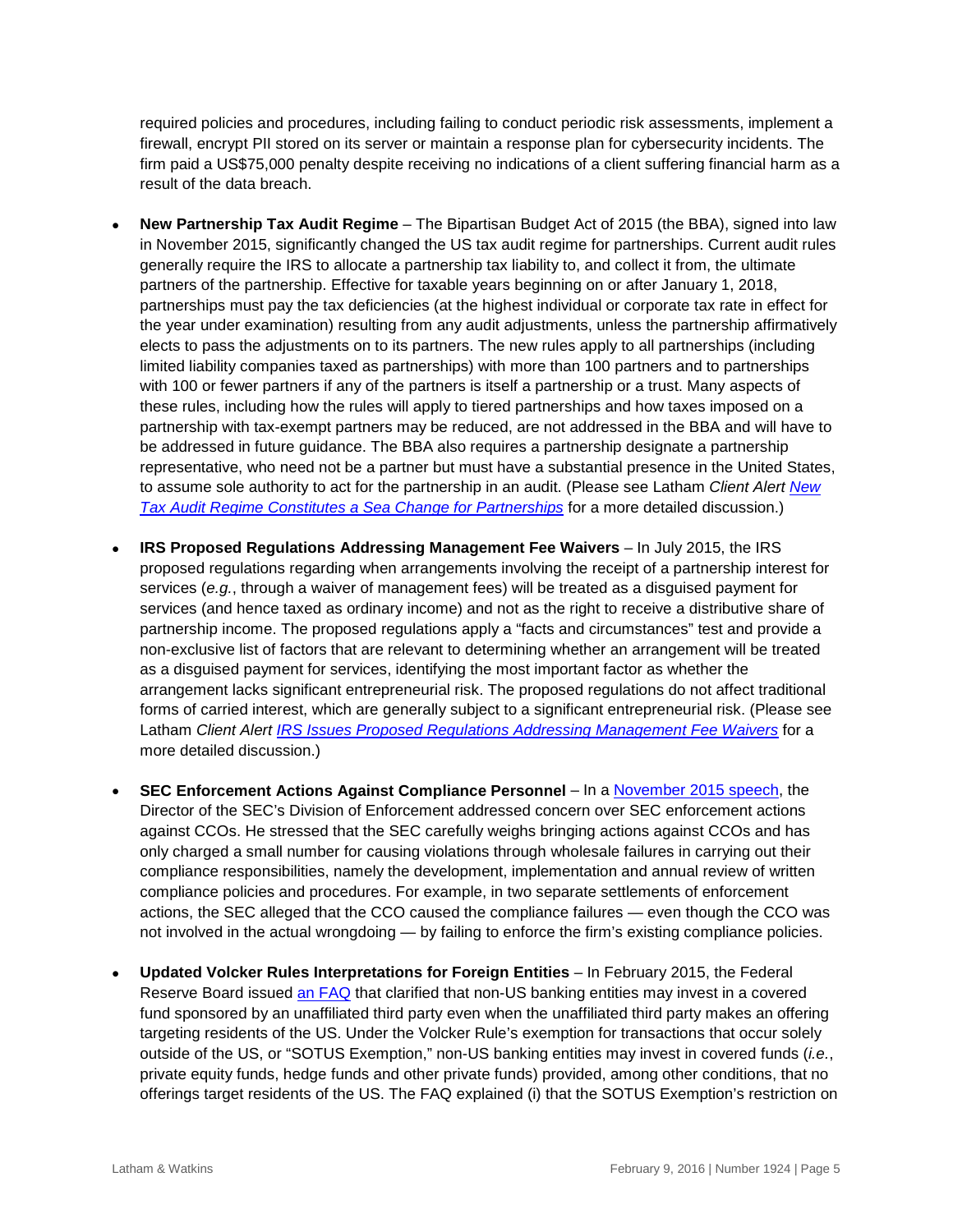any offering that targets residents of the US does not apply to the activities of third parties unaffiliated with the non-US banking entity, and (ii) that a non-US banking entity that sponsors or serves, directly or indirectly, as the investment manager of a covered fund will be viewed as participating in an offering. Non-US banking entities, however, must still comply with the other restrictions of the SOTUS Exemption. In June 2015, [other FAQs](http://www.federalreserve.gov/bankinforeg/volcker-rule/faq.htm) clarified that (i) a banking entity may maintain governance, management, investment advisory, service and other relationships with a foreign public fund without the fund's activities being attributed to the banking entity for purposes of the Volcker Rule or the fund being deemed a banking entity itself, so long as the banking entity holds less than 25% of voting shares, and (ii) the joint venture exclusion to the definition of "covered fund" does not include an entity that raises money from investors primarily for the purpose of investing in securities for resale or other disposition or otherwise trading in securities.

• **FinCEN Proposed AML Rules for Registered Investment Advisers** – In August 2015, FinCEN [proposed rules](https://www.fincen.gov/news_room/nr/html/20150825.html) extending the anti-money laundering (AML) requirements of the Bank Secrecy Act (BSA) to RIAs. Under the proposed rules, RIAs will be required to implement written AML programs, file Suspicious Activity Reports and Currency Transaction Reports, comply with the BSA's Recordkeeping and Travel Rules for certain transactions and comply with the USA PATRIOT Act's information sharing requirements. While FinCEN proposed that each RIA tailor its AML program to the specific risks of its advisory services and clients, FinCEN mandated four minimum elements: (i) implementation of policies, procedures and internal controls designed to prevent money laundering or financing terrorist activities; (ii) independent testing by a third party or employees of the RIA or its affiliates (so long as those employees are not involved in the operation and oversight of the AML program); (iii) designation of an individual or committee to be responsible for implementing and monitoring the operations and internal controls of the AML program; and (iv) ongoing AML training for employees, agents and third-party service providers. While the proposed rules did not extend AML requirements to exempt reporting advisers (ERAs), FinCEN requested comment on this issue.

# **What to Expect in 2016**

The SEC is expected to maintain its recent heightened scrutiny of private equity firms, continuing to apply its "broken windows" approach to violations. In the last few years OCIE has hired industry experts, including those focused on private equity, cybersecurity and valuation, and these experts have helped to identify industry-specific issues and risks that have become the focus of recent examinations. In addition, OCIE uses advanced technology to mine data from Form ADV, Form PF and other filings available to the SEC in order to focus on areas of potential risk unique to particular advisers. Moreover, after adding 70 examiners dedicated to investment advisers in 2015, OCIE plans to add another 100 in 2016, bringing its adviser examination staff to approximately 630 examiners. Investment advisers should continue to be prepared for rigorous examinations on these issues:

- **Fees and Expenses** The SEC is maintaining its focus on private fund advisers' fees and expenses (including disclosure practices, allocation among funds and management company, broken-deal expenses and accelerated monitoring fees). The SEC will evaluate controls and disclosures concerned with simultaneous management of performance-based and asset-based fee accounts. The SEC is closely scrutinizing whether fees are consistent with governing documents and are adequately disclosed. (Please see the Latham-authored article *[Fees: Increasing Requirements for Disclosure](https://www.lw.com/thoughtLeadership/fees-increasing-requirements-for-disclosure-continue)  [Continue](https://www.lw.com/thoughtLeadership/fees-increasing-requirements-for-disclosure-continue)* for a discussion of the impact on private equity fund advisers.)
- **Focus on Performance Presentations** Private equity managers should expect the SEC exam staff to scrutinize performance claims in fund marketing materials more closely than in the past. As a result, fund managers should re-evaluate performance disclosures, in particular as to the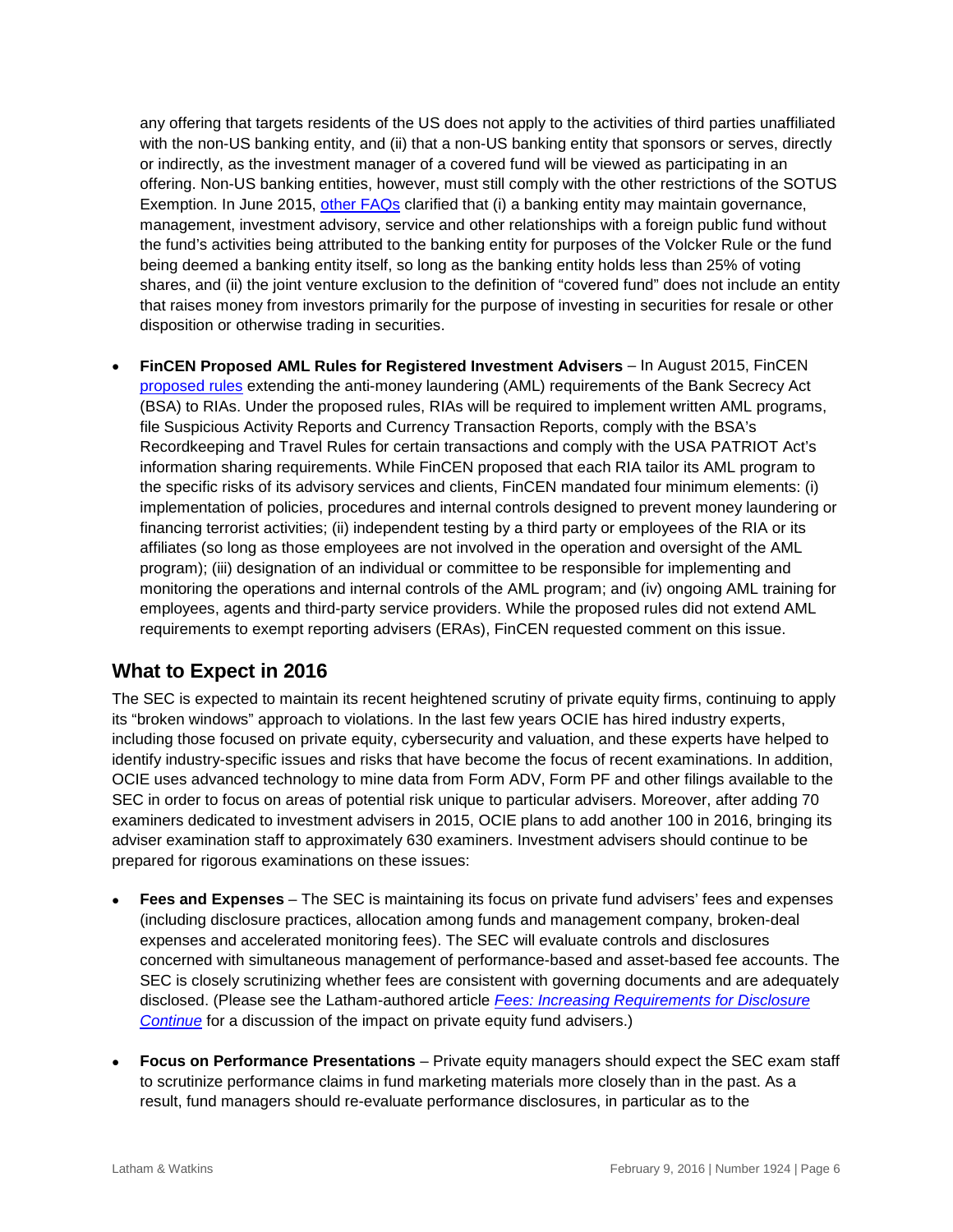transparency of performance calculations. While many private equity firms assume the calculation of prior performance track records is generally consistent among firms, various differences can have material impacts on the calculation of a fund's net return, for example, (i) the inclusion of general partner interests (which generally do not pay a management fee or carried interest), (ii) the inclusion of non-fee paying side-by-side co-investment vehicles, and (iii) the extensive use of lines of credit. Since there is no standard for presenting prior performance in the private equity industry, disclosures of the methods of calculation become increasingly important. Additionally, given the SEC's ongoing Aberrational Performance Inquiry, fund managers should assess whether their reported returns significantly outpace the returns of the fund's peer group, particularly focusing on any reported return series that are consistently two-to-three standard deviations above the peer group. OCIE will likely view such persistent outperformance as suspicious and may target the adviser for an examination and review of the fund's performance calculations (and the valuations driving the performance) at a granular level.

- **Longer, More In-Depth Exams** Now that the "presence exam" initiative is winding down, the SEC staff is conducting longer, more in-depth and substantive examinations that are focusing on sensitive issues identified during the presence examinations. Private equity firms should expect longer and more thorough examinations that are also more time consuming. In addition, the on-site examination team will commonly include subject-matter specialists and members of the enforcement division.
- **Succession Planning for Investment Advisers** The SEC is developing recommendations to help advisers assess and plan for the impact on investors when an investment adviser is no longer able to serve its clients. A [recent speech](https://www.sec.gov/news/speech/white-regulation-of-private-fund-advisers-after-dodd-frank.html) by SEC Chair White indicated that the SEC believes these issues should be thought through in advance rather than during the stress of winding down an adviser's operations or transitioning them to another adviser.
- **Proposed Amendments to Form ADV and Recordkeeping Rules** In May 2015, the SEC [proposed changes](https://www.sec.gov/news/pressrelease/2015-95.html) to Form ADV and the recordkeeping rules applicable to investment advisers. The proposed amendments to Form ADV would: (i) require aggregate information related to assets held and use of borrowings and derivatives in separately managed accounts; (ii) codify "umbrella registration" filing arrangements that are currently outlined in staff guidance; and (iii) require additional information about an investment adviser's advisory business, including branch office operations, the use of social media and whether the CCO is compensated or employed by a third party. As proposed, the additional information provided on Form ADV would be available to the general public. The proposed amendments to the recordkeeping rules would require investment advisers to maintain records of the calculation of performance or rate of return that is distributed to *any* person (instead of the current rule, which requires records of distributions to 10 or more persons). The rules would also require investment advisers to maintain originals of all communications received and copies of all communications sent related to performance or rate of return of accounts and securities recommendations.
- **Stress Tests for Large Investment Advisers** The SEC is considering ways to implement the requirements under the Dodd-Frank Act that large RIAs and registered funds conduct annual stress testing and liquidity risk management. In an [October 2015 speech,](https://www.sec.gov/news/speech/white-regulation-of-private-fund-advisers-after-dodd-frank.html) SEC Chair White discussed that while the initial focus is on registered funds and their advisers, the SEC is also exploring the issue for other RIAs with US\$10 billion or more in consolidated assets, including private fund advisers. The SEC recognizes the challenge in tailoring stress tests to the specific risks and business models of diverse asset managers and concedes that traditional models of stress testing for banks and brokerdealers may not be transferrable.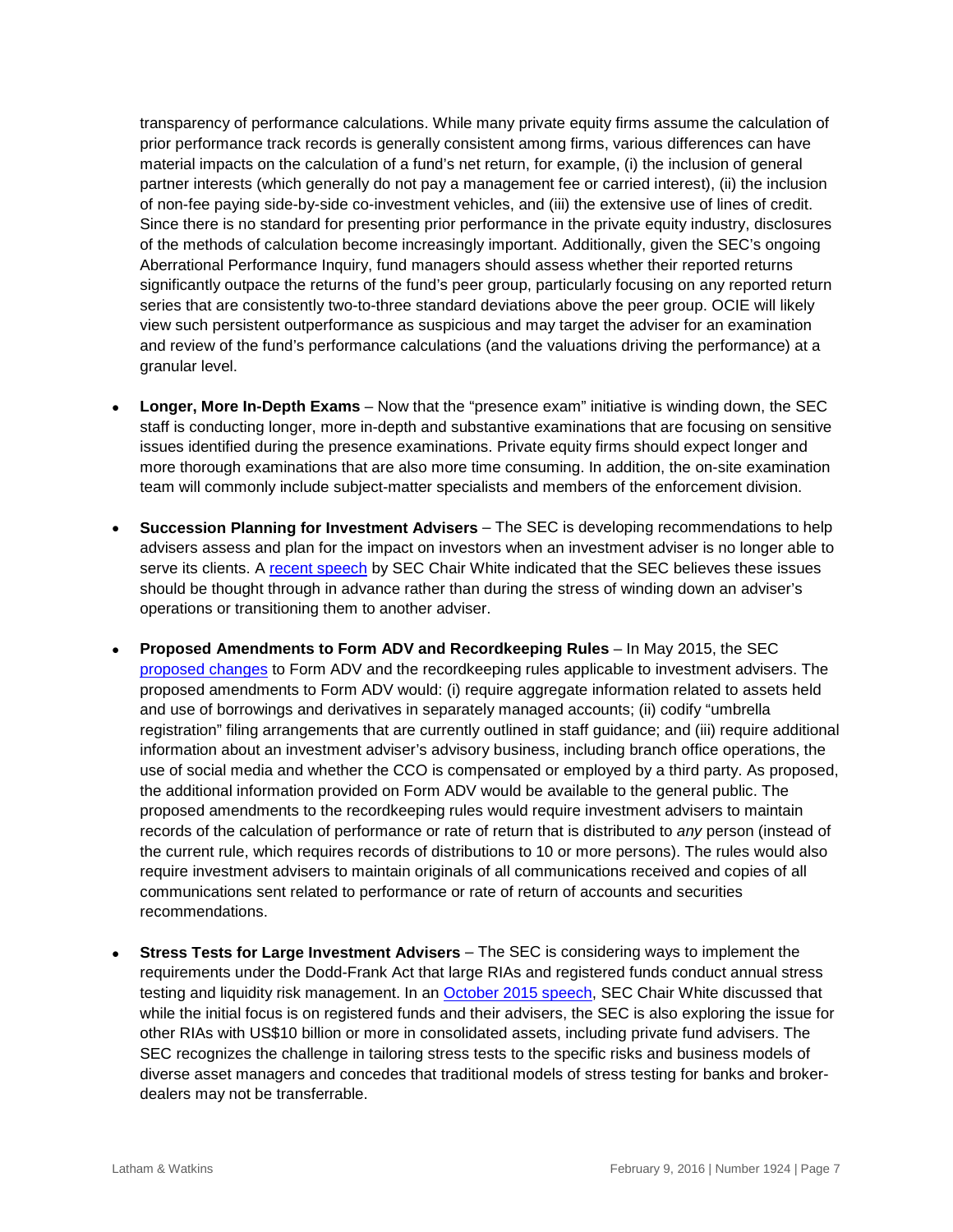## **Wrap Up**

The SEC remains particularly focused on compliance related to investment funds and investment managers. CCOs should also keep abreast of current trends, as described in SEC speeches, notices, and enforcement actions and continually adjust their compliance program appropriately to address such developments. The SEC may raise the issues described above during any examination. Investment managers should also anticipate investors inquiring about these issues. Long-standing practices may be exposed to new scrutiny. As a result, investment managers should examine their current disclosures for fees, expenses and performance reporting to confirm that their practices match the disclosures and prepare for further transparency initiatives from the SEC.

If you have questions about this *Client Alert*, please contact one of the authors listed below or the Latham lawyer with whom you normally consult:

#### **[Barton B. Clark](https://www.lw.com/people/barton-clark)**

barton.clark@lw.com +1.202.637.1009 Washington, D.C.

#### **[Cheryl M. Coe](https://www.lw.com/people/cheryl-coe)**

[cheryl.coe@lw.com](mailto:cheryl.coe@lw.com)  +1.202.637.2157 Washington, D.C.

#### **[David J. Greene](https://www.lw.com/people/david-greene)**

[david.greene@lw.com](mailto:david.greene@lw.com) +1.202.637.2154 Washington, D.C.

#### **[Nabil Sabki](https://www.lw.com/people/nabil-sabki)**

[nabil.sabki@lw.com](mailto:nabil.sabki@lw.com) +1.312.876.7604 Chicago

#### **Amy R. Rigdon**

[amy.rigdon@lw.com](mailto:amy.rigdon@lw.com) +1.202.637.2217 Washington, D.C.

#### **Alexander R. Sevald**

[alexander.sevald@lw.com](mailto:alexander.sevald@lw.com) +1.202.637.2261 Washington, D.C.

#### **You Might Also Be Interested In**

**[SEC Announces Compliance Date for Pay-to-Play Rule](https://www.lw.com/thoughtLeadership/lw-sec-pay-to-play-rule-date)**

**[Be Prepared for the BEA's Increased Reporting Requirements and Upcoming Deadlines](https://www.lw.com/thoughtLeadership/lw-BEA-reporting-requirements-deadlines)**

**[SEC Proposes Rules on the Use of Derivatives by Funds](https://www.lw.com/thoughtLeadership/lw-SEC-proposes-rules-derivatives-funds)**